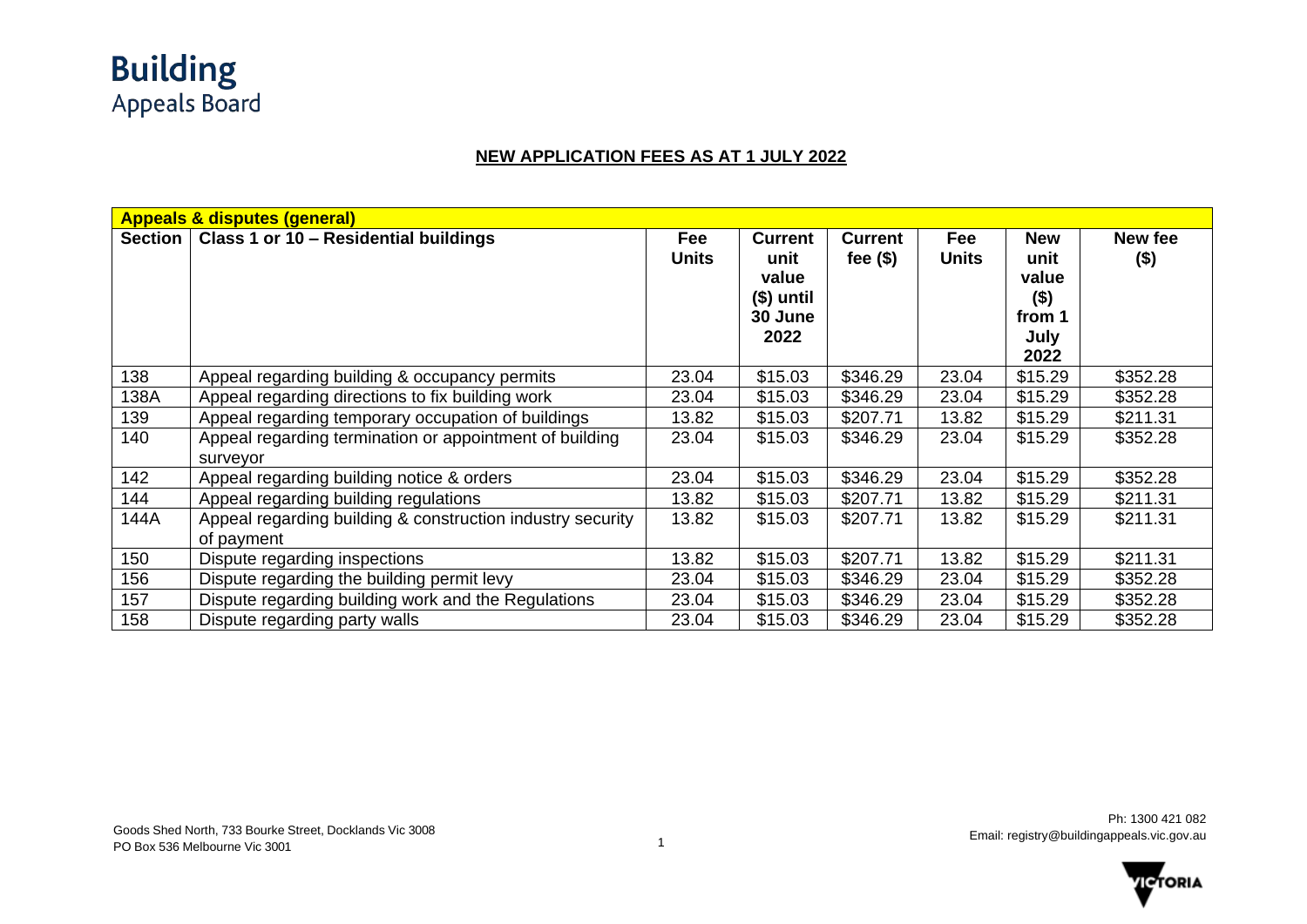## **Building**<br>Appeals Board

|         | <b>Appeals &amp; disputes (general)</b>                                  |                     |                                                                  |                               |                     |                                                                  |                    |  |  |
|---------|--------------------------------------------------------------------------|---------------------|------------------------------------------------------------------|-------------------------------|---------------------|------------------------------------------------------------------|--------------------|--|--|
| Section | Class 2 to 9 - Commercial buildings                                      | Fee<br><b>Units</b> | <b>Current</b><br>unit<br>value<br>$$)$ until<br>30 June<br>2022 | <b>Current</b><br>fee $($ \$) | Fee<br><b>Units</b> | <b>New</b><br>unit<br>value<br>$($ \$)<br>from 1<br>July<br>2022 | New fee<br>$($ \$) |  |  |
| 138     | Appeal regarding building & occupancy permits                            | 46.10               | \$15.03                                                          | \$692.88                      | 46.10               | \$15.29                                                          | \$704.87           |  |  |
| 138A    | Appeal regarding directions to fix building work                         | 46.10               | \$15.03                                                          | \$692.88                      | 46.10               | \$15.29                                                          | \$704.87           |  |  |
| 139     | Appeal regarding temporary occupation of buildings                       | 23.04               | \$15.03                                                          | \$346.29                      | 23.04               | \$15.29                                                          | \$352.28           |  |  |
| 140     | Appeal regarding termination or appointment of building<br>surveyor      | 46.10               | \$15.03                                                          | \$692.88                      | 46.10               | \$15.29                                                          | \$704.87           |  |  |
| 142     | Appeal regarding building notice & orders                                | 46.10               | \$15.03                                                          | \$692.88                      | 46.10               | \$15.29                                                          | \$704.87           |  |  |
| 144     | Appeal regarding building regulations                                    | 23.04               | \$15.03                                                          | \$346.29                      | 23.04               | \$15.29                                                          | \$352.28           |  |  |
| 144A    | Appeal regarding building & construction industry security<br>of payment | 23.04               | \$15.03                                                          | \$346.29                      | 23.04               | \$15.29                                                          | \$352.28           |  |  |
| 150     | Dispute regarding inspections                                            | 23.04               | \$15.03                                                          | \$346.29                      | 23.04               | \$15.29                                                          | \$352.28           |  |  |
| 156     | Dispute regarding the building permit levy                               | 46.10               | \$15.03                                                          | \$692.88                      | 46.10               | \$15.29                                                          | \$704.87           |  |  |
| 157     | Dispute regarding building work and the Regulations                      | 46.10               | \$15.03                                                          | \$692.88                      | 46.10               | \$15.29                                                          | \$704.87           |  |  |
| 158     | Dispute regarding party walls                                            | 46.10               | \$15.03                                                          | \$692.88                      | 46.10               | \$15.29                                                          | \$704.87           |  |  |

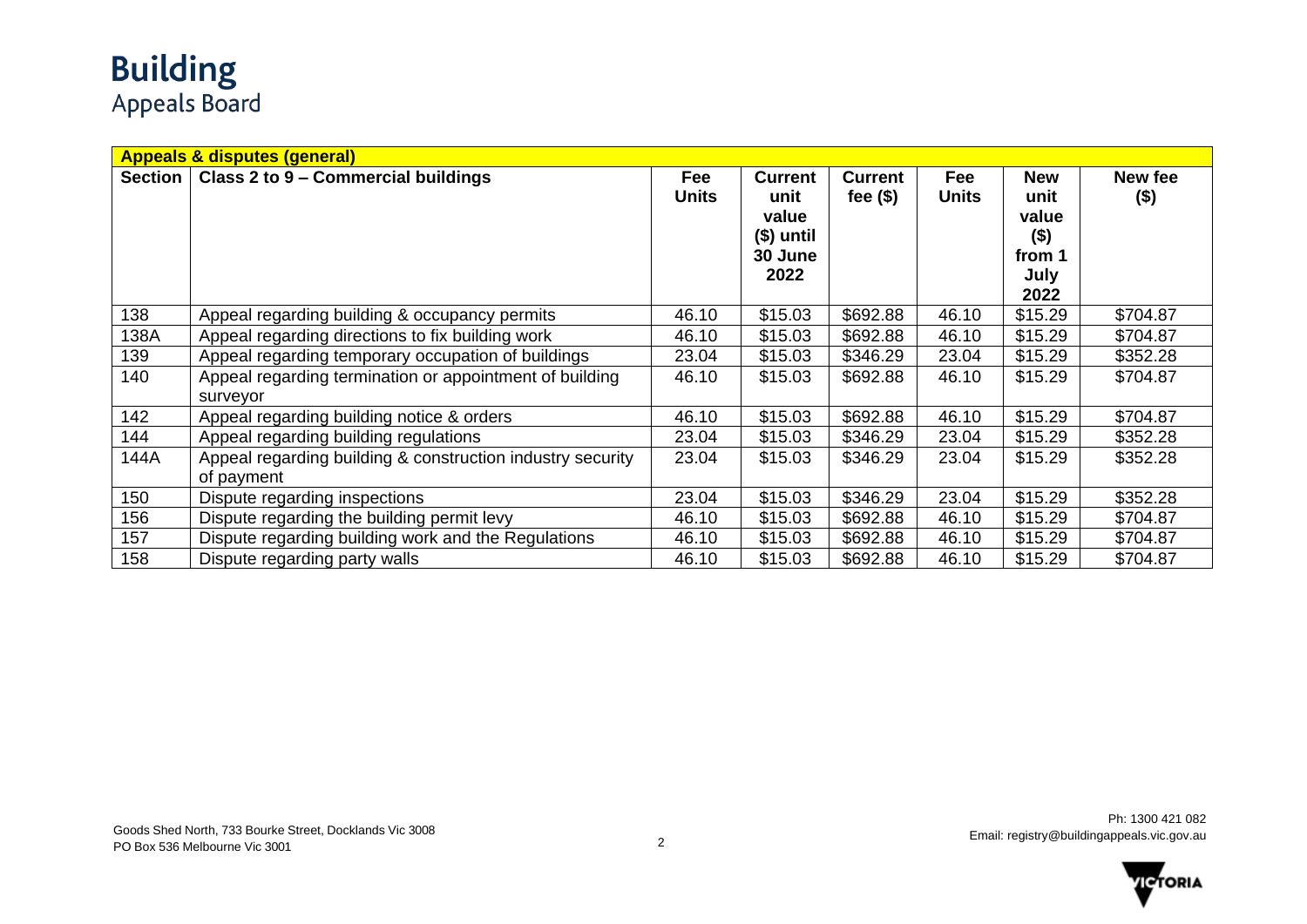|                | <b>Fast Track Appeals</b>                  |                     |                                                                  |                               |              |                                                                  |                    |
|----------------|--------------------------------------------|---------------------|------------------------------------------------------------------|-------------------------------|--------------|------------------------------------------------------------------|--------------------|
| <b>Section</b> |                                            | Fee<br><b>Units</b> | <b>Current</b><br>unit<br>value<br>(\$) until<br>30 June<br>2022 | <b>Current</b><br>fee $($ \$) | Fee<br>Units | <b>New</b><br>unit<br>value<br>$($ \$)<br>from 1<br>July<br>2022 | New fee<br>$($ \$) |
| 147(1)         | Application fee                            | 36.88               | \$15.03                                                          | \$554.31                      | 36.88        | \$15.29                                                          | \$563.90           |
| 147(3)(b)      | Additional fee per hour or part of an hour | 14.75               | \$15.03                                                          | \$221.69                      | 14.75        | \$15.29                                                          | \$225.53           |

|                | <b>Appeals &amp; disputes (protection works)</b>       |                     |                                                                  |                               |                     |                                                                  |                  |  |  |  |  |
|----------------|--------------------------------------------------------|---------------------|------------------------------------------------------------------|-------------------------------|---------------------|------------------------------------------------------------------|------------------|--|--|--|--|
| <b>Section</b> | Class 1 or 10 - Residential buildings                  | Fee<br><b>Units</b> | <b>Current</b><br>unit<br>value<br>$$)$ until<br>30 June<br>2022 | <b>Current</b><br>fee $($ \$) | Fee<br><b>Units</b> | <b>New</b><br>unit<br>value<br>$($ \$)<br>from 1<br>July<br>2022 | New fee<br>$($)$ |  |  |  |  |
| 141            | Appeal regarding protection work                       | 23.04               | \$15.03                                                          | \$346.29                      | 23.04               | \$15.29                                                          | \$352.28         |  |  |  |  |
| 151            | Dispute regarding emergency protection work            | 23.04               | \$15.03                                                          | \$346.29                      | 23.04               | \$15.29                                                          | \$352.28         |  |  |  |  |
| 152            | Dispute regarding protection works insurance           | 23.04               | \$15.03                                                          | \$346.29                      | 23.04               | \$15.29                                                          | \$352.28         |  |  |  |  |
| 153            | Dispute regarding surveys of adjoining properties      | 23.04               | \$15.03                                                          | \$346.29                      | 23.04               | \$15.29                                                          | \$352.28         |  |  |  |  |
| 154            | Dispute regarding cost of supervising protection works | 23.04               | \$15.03                                                          | \$346.29                      | 23.04               | \$15.29                                                          | \$352.28         |  |  |  |  |
| 155            | Other disputes between owners & adjoining owners       | 23.04               | \$15.03                                                          | \$346.29                      | 23.04               | \$15.29                                                          | \$352.28         |  |  |  |  |
| 159            | Compensation (protection work)                         | 23.04               | \$15.03                                                          | \$346.29                      | 23.04               | \$15.29                                                          | \$352.28         |  |  |  |  |

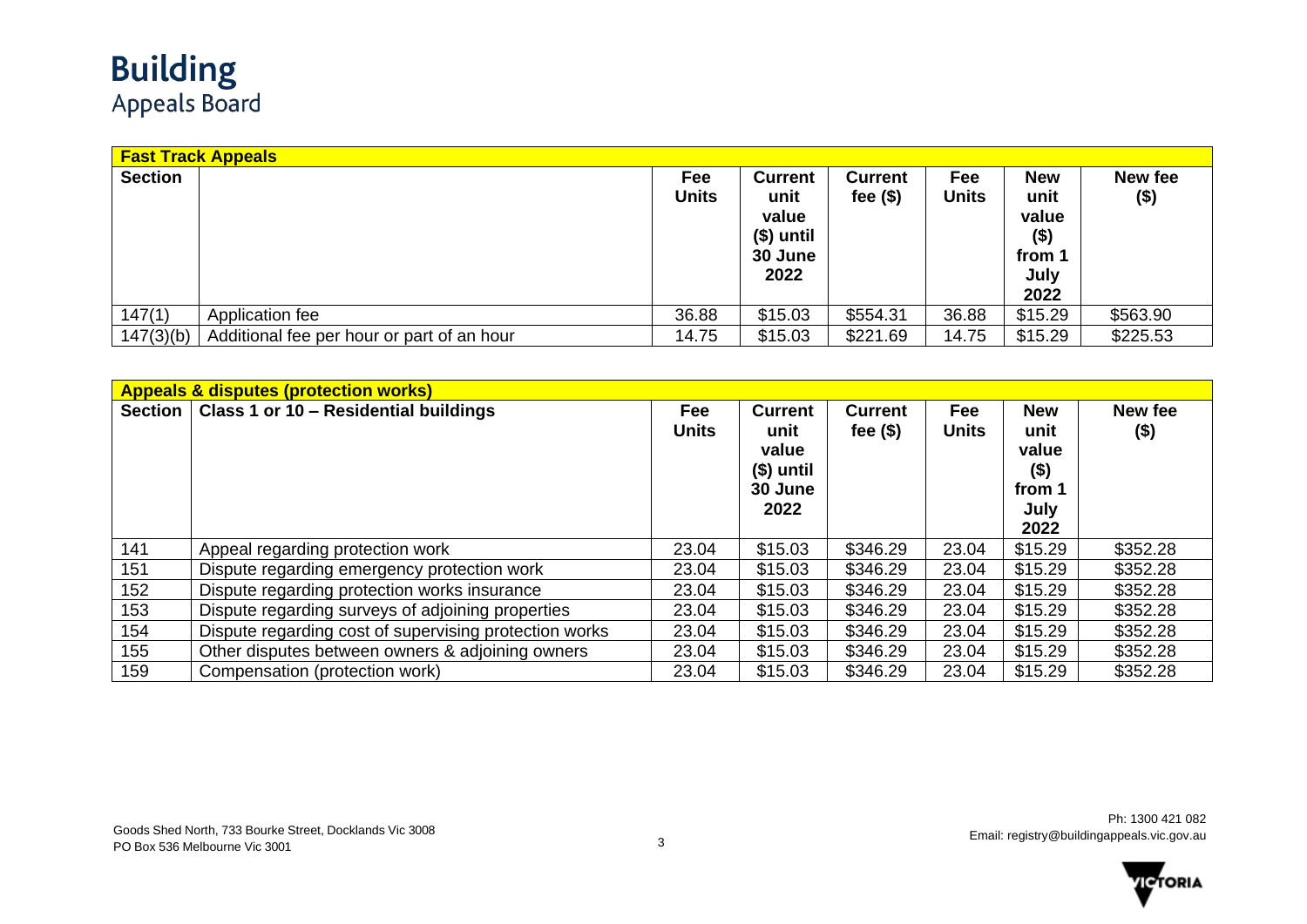## **Building**<br>Appeals Board

|                | <b>Appeals &amp; disputes (protection works)</b>       |                     |                                                                  |                               |                     |                                                                  |                    |  |  |  |
|----------------|--------------------------------------------------------|---------------------|------------------------------------------------------------------|-------------------------------|---------------------|------------------------------------------------------------------|--------------------|--|--|--|
| <b>Section</b> | Class 2 to 9 - Commercial buildings                    | Fee<br><b>Units</b> | <b>Current</b><br>unit<br>value<br>$$)$ until<br>30 June<br>2022 | <b>Current</b><br>fee $($ \$) | Fee<br><b>Units</b> | <b>New</b><br>unit<br>value<br>$($ \$)<br>from 1<br>July<br>2022 | New fee<br>$($ \$) |  |  |  |
| 141            | Appeal regarding protection work                       | 46.10               | \$15.03                                                          | \$692.88                      | 46.10               | \$15.29                                                          | \$704.87           |  |  |  |
| 151            | Dispute regarding emergency protection work            | 46.10               | \$15.03                                                          | \$692.88                      | 46.10               | \$15.29                                                          | \$704.87           |  |  |  |
| 152            | Dispute regarding protection works insurance           | 46.10               | \$15.03                                                          | \$692.88                      | 46.10               | \$15.29                                                          | \$704.87           |  |  |  |
| 153            | Dispute regarding surveys of adjoining properties      | 46.10               | \$15.03                                                          | \$692.88                      | 46.10               | \$15.29                                                          | \$704.87           |  |  |  |
| 154            | Dispute regarding cost of supervising protection works | 46.10               | \$15.03                                                          | \$692.88                      | 46.10               | \$15.29                                                          | \$704.87           |  |  |  |
| 155            | Other disputes between owners & adjoining owners       | 46.10               | \$15.03                                                          | \$692.88                      | 46.10               | \$15.29                                                          | \$704.87           |  |  |  |
| 159            | Compensation (protection work)                         | 46.10               | \$15.03                                                          | \$692.88                      | 46.10               | \$15.29                                                          | \$704.87           |  |  |  |

|                | <b>Modifications &amp; Compliance Assessment</b>  |                     |                                                                  |                               |                     |                                                                  |                    |  |  |  |
|----------------|---------------------------------------------------|---------------------|------------------------------------------------------------------|-------------------------------|---------------------|------------------------------------------------------------------|--------------------|--|--|--|
| <b>Section</b> |                                                   | Fee<br><b>Units</b> | <b>Current</b><br>unit<br>value<br>$$)$ until<br>30 June<br>2022 | <b>Current</b><br>fee $($ \$) | Fee<br><b>Units</b> | <b>New</b><br>unit<br>value<br>$($ \$)<br>from 1<br>July<br>2022 | New fee<br>$($ \$) |  |  |  |
| 160            | Modifications Class 1 or 10 residential buildings | 8.29                | \$15.03                                                          | \$124.60                      | 8.29                | \$15.29                                                          | \$126.75           |  |  |  |
| 160            | Modifications Class 2 to 9 commercial buildings   | 18.43               | \$15.03                                                          | \$277.00                      | 18.43               | \$15.29                                                          | \$281.79           |  |  |  |
| 160A           | Compliance assessment                             | 18.43               | \$15.03                                                          | \$277.00                      | 18.43               | \$15.29                                                          | \$281.79           |  |  |  |
| 160B           | Modification of disabled access provisions        | 41.89               | \$15.03                                                          | \$629.61                      | 41.89               | \$15.29                                                          | \$640.50           |  |  |  |